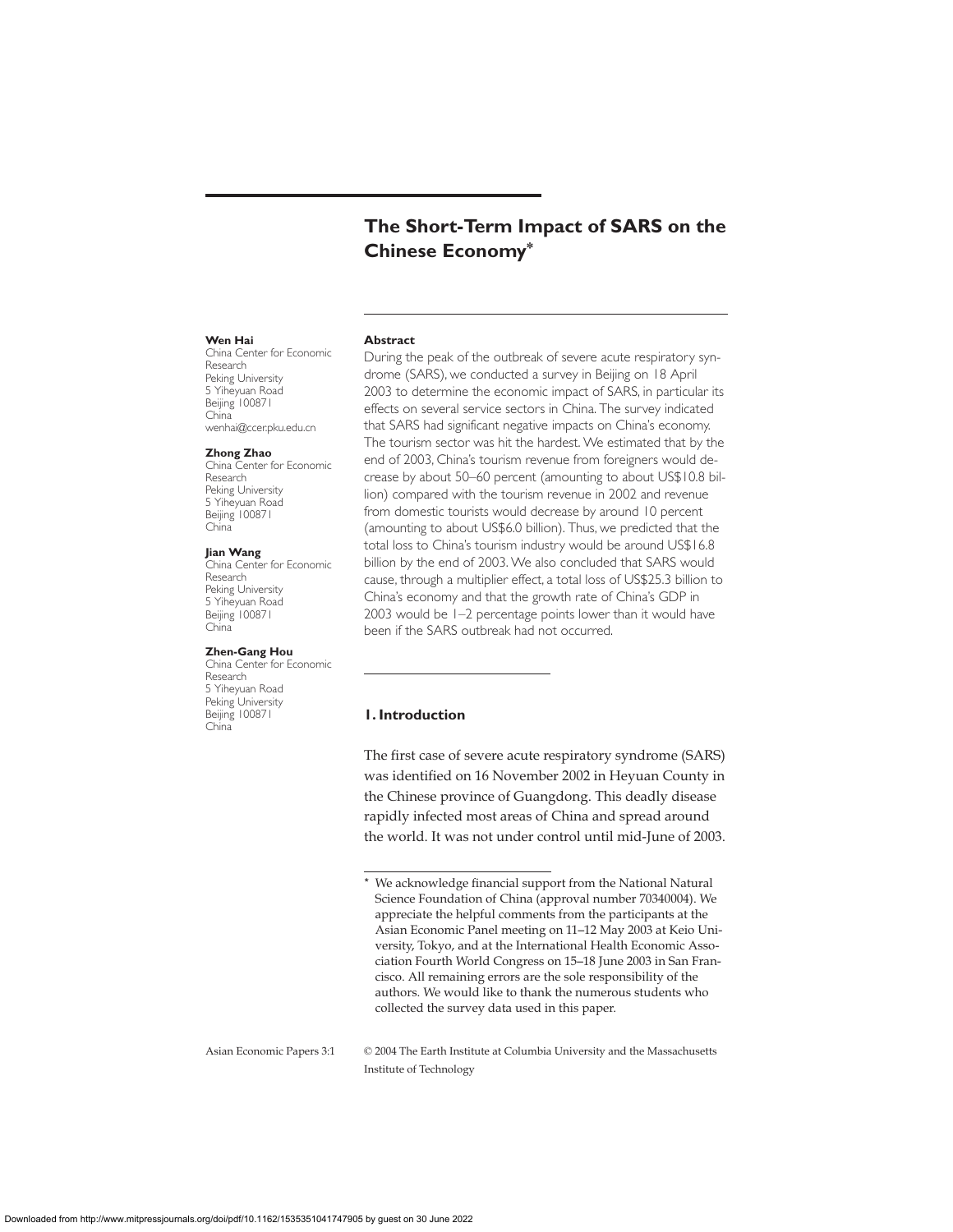#### The Short-Term Impact of SARS on the Chinese Economy

The World Health Organization (WHO) issued the first global alert about SARS on 12 March 2003, and on 2 April 2003 it issued its first travel advisory, which recommended that travelers avoid Hong Kong and the province of Guangdong.

Most of the economic losses caused by SARS were in the tourism industry, and several countries sustained considerable economic damage. In this preliminary analysis of the short-term economic impact of SARS on mainland China, conducted when the outbreak had not yet been contained, we focused on estimating the losses in the tourism industry and applied a simple multiplier effect theory to predict the overall impact of SARS on the Chinese economy. Based on a survey we conducted in Beijing and on relevant statistical data released at the time by the Chinese government, we estimated that the short-term cost of SARS to China's economy would be around US\$25 billion by the end of 2003, which would be equal to nearly 2 percentage points of China's GDP in 2002.

## **2. Short-term impact of SARS in China**

We conducted a survey in Beijing on 18 April 2003. The survey sample included hotels, travel agencies, tourist attractions, airlines, railway stations, restaurants, retailers, exhibitions, and taxi companies. The survey results are summarized in table 1. Except for retail chain stores, all sectors surveyed suffered significant revenue losses attributable to the SARS outbreak, compared with the revenue they earned in the same time period in 2002. Hotels lost 80 percent of their guests. The revenue received by travel agencies from foreign and domestic tourists decreased by 60 percent and 50 percent, respectively. The number of foreign visitors to tourist attractions in Beijing fell by 80 percent, and the number of domestic visitors decreased by 50 percent. The number of air travelers dropped by 50 percent. Various retail stores (other than chain stores) suffered losses ranging from 10 to 50 percent. The number of railway passengers fell by 30–50 percent, Beijing's restaurants lost 30–40 percent of their customers, and taxi drivers lost 20–30 percent of their business.

### **2.1 Short-term impact of SARS on Beijing's tourism industry**

Based on the data collected from our survey, we estimated that the number of foreign tourists visiting Beijing would decrease by about 80 percent by the end of 2003, compared with the number in the previous year. We considered it very unlikely that China's tourism industry would recover by the end of 2003 because of the seasonal nature of this sector and because most tourists make their travel plans well ahead of their time of departure. WHO's travel warning and the Chinese government's failure to give information on SARS to the public at the initial stages of the outbreak also had a negative impact on recovery. We estimated that in 2003 the revenue from foreign tourists would be reduced by 60–70 percent, amounting to US\$1.9 billion.

58 Asian Economic Papers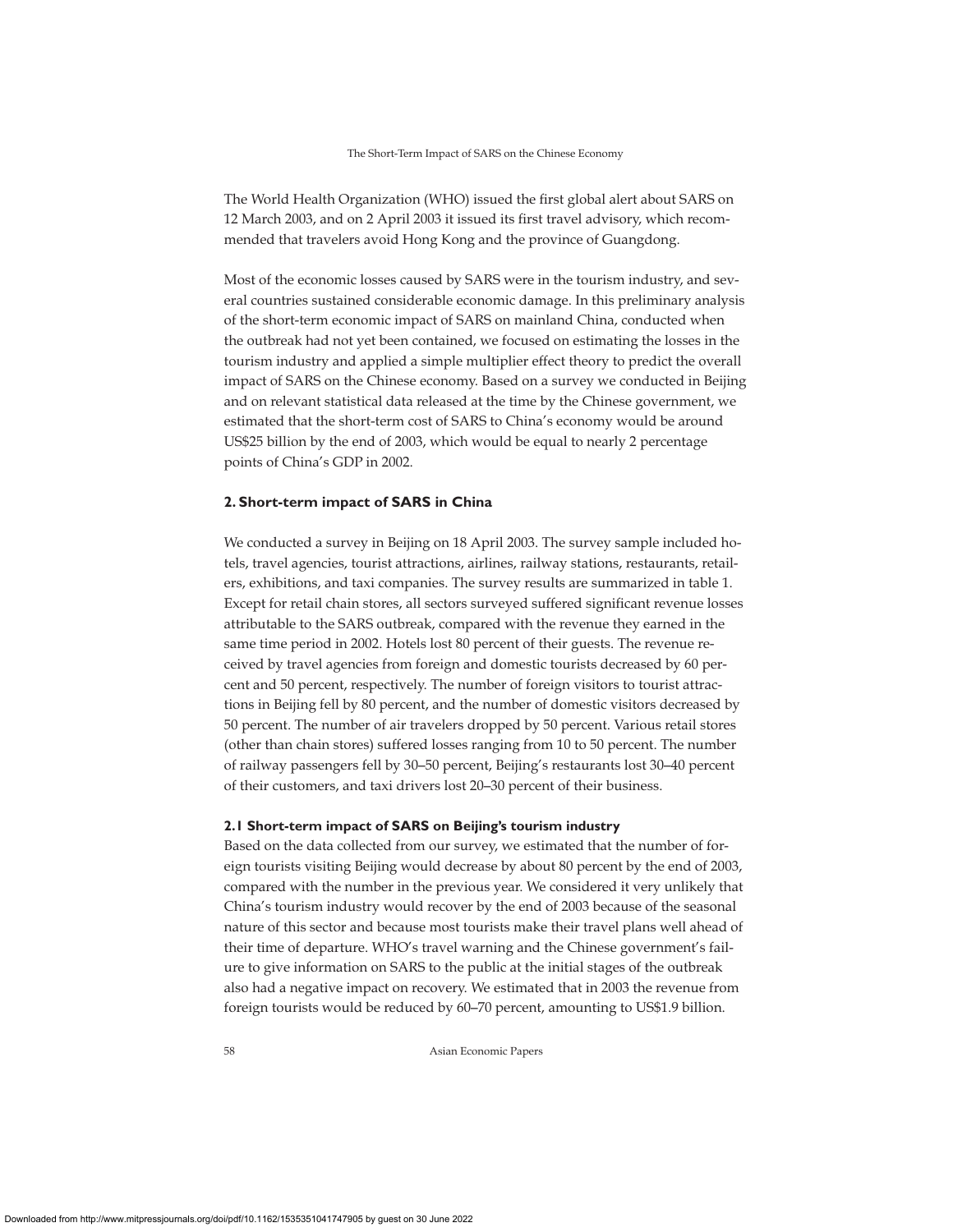|                                     |                        |                                  | Table 1. Estimated loss of revenue in 2003 attributable to SARS for tourism-related sectors in Beijing                                          |          |           |                                                                                                                                                                                  |           |             |           |
|-------------------------------------|------------------------|----------------------------------|-------------------------------------------------------------------------------------------------------------------------------------------------|----------|-----------|----------------------------------------------------------------------------------------------------------------------------------------------------------------------------------|-----------|-------------|-----------|
|                                     |                        | Tourism-related sectors surveyed |                                                                                                                                                 |          |           |                                                                                                                                                                                  |           |             |           |
|                                     |                        | Travel                           | Tourist                                                                                                                                         |          |           |                                                                                                                                                                                  |           |             |           |
|                                     | $H$ otels <sup>a</sup> | agencies <sup>b</sup>            | attractions                                                                                                                                     | Airlines | Railways  | Restaurants                                                                                                                                                                      | Retailers | Exhibitions | Taxis     |
| Estimated loss<br>of revenue $(\%)$ |                        |                                  |                                                                                                                                                 |          | $30 - 50$ | $30 - 40$                                                                                                                                                                        | $10 - 50$ |             | $20 - 30$ |
|                                     |                        |                                  | Note: Estimated losses were based on the results of our survey conducted on 18 April 2003 in Beijing.                                           |          |           |                                                                                                                                                                                  |           |             |           |
|                                     |                        |                                  | a. The percentage loss in revenue for hotels was estimated only for the four- or five-star hotels in Beijing, whose main guests are foreigners. |          |           |                                                                                                                                                                                  |           |             |           |
|                                     |                        |                                  |                                                                                                                                                 |          |           | b. The estimated percentage loss for travel agencies was the estimated loss of revenue from foreign tourists. (The counterpart percentage for domestic tourists was 50 percent.) |           |             |           |

Table 1. Estimated loss of revenue in 2003 attributable to SARS for tourism-related sectors in Beijing

59 Asian Economic Papers

The Short-Term Impact of SARS on the Chinese Economy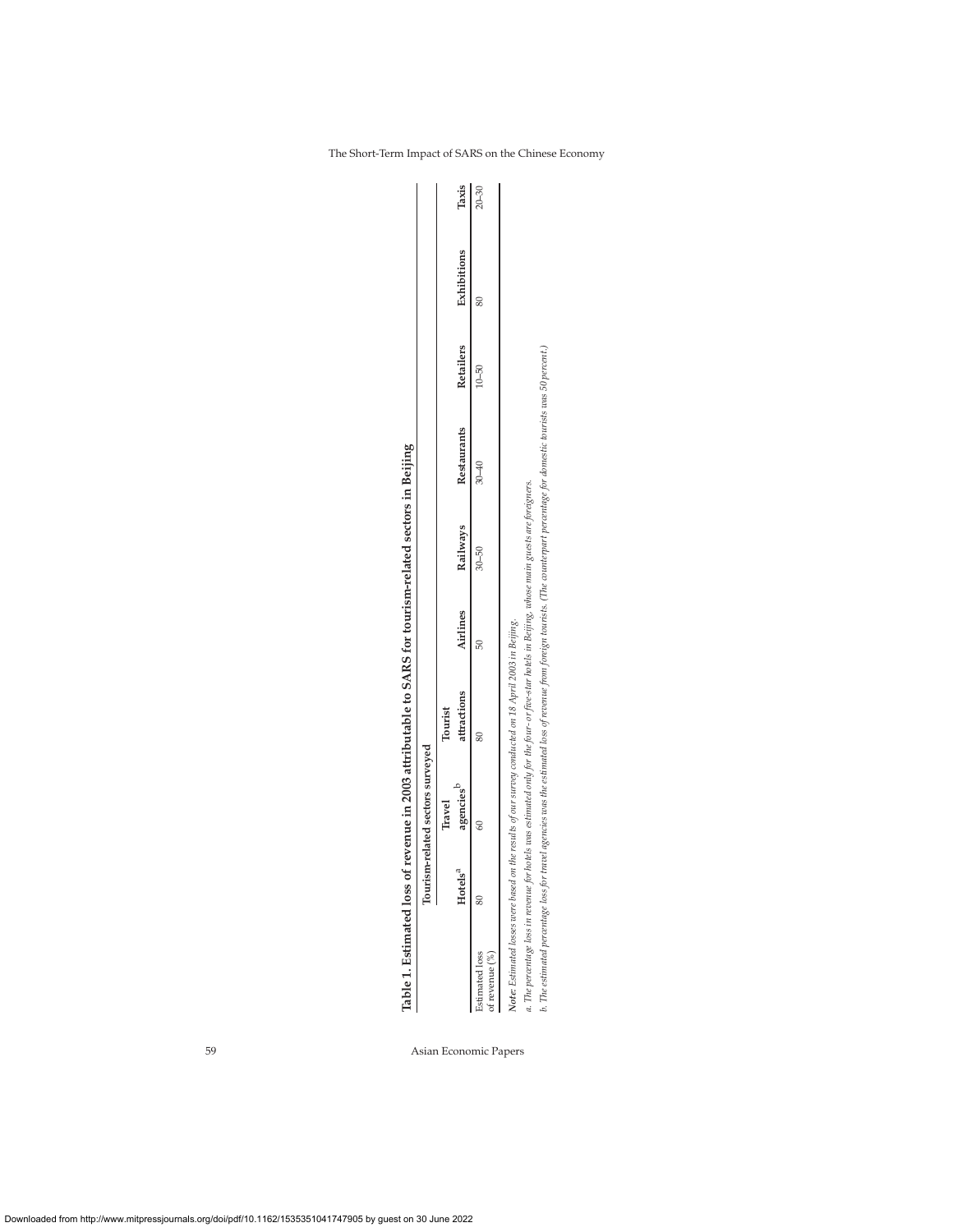To control the spread of SARS, the State Council canceled the Labor Day (1 May) holiday and imposed restrictions on people entering and leaving Beijing. Domestictourist revenue in Beijing during the week-long Labor Day celebration was US\$410 million in 2002, and the cancellation of the holiday resulted in a loss of US\$360 million. In 2001 domestic tourists from outside Beijing contributed 90 percent of the total domestic tourism revenue in Beijing (Beijing Statistical Information Net 2002). The new restrictions that forbade organized group tours in Beijing, plus the fact that Beijing had a high SARS infection rate, probably reduced domestic tourism by a further 25–35 percent (in addition to the impact of the cancellation of the Labor Day holiday), costing Beijing about US\$2.4 billion. Thus we estimated that Beijing's total loss of revenue from domestic tourists would be around US\$2.8 billion. The total losses to Beijing's tourism industry by the end of 2003 would be around US\$4.8 billion, or 12.8 percent of Beijing's GDP, which was about US\$37.7 billion in 2002.

#### **2.2 Short-term impact on the Chinese economy**

In the rest of China, as in Beijing, the industry that was hit hardest by SARS was tourism. We expected that the number of foreign tourists would decrease sharply in the rest of China during 2003, for three main reasons. First, WHO's travel warning had a significant effect on foreigners' travel decisions. Second, from the historical record, foreign tourists to Guangdong and Beijing (both seriously infected areas) accounted for 46 percent of the total number of foreign tourists visiting China (China National Tourism Administration 2003). Third, SARS spread quickly: it had infected 25 out of 31 Chinese provinces as of April 2003. We estimated that the revenue from foreign tourists would be reduced by 50–60 percent in 2003, a loss amounting to about US\$10.8 billion.

As was the case in Beijing, the tourism sector in China as a whole also lost most of its domestic revenue from the Labor Day holiday, which was probably as much as US\$2.41 billion. We predicted that SARS would result in a 10 percent reduction in China's domestic-tourism revenue in 2003, and the projected loss would be about US\$6.0 billion.

Based on our estimations, China's losses from the impact of SARS on tourism alone in 2003 would be as high as US\$16.8 billion.

## **2.3 Multiplier effect**

SARS not only affected the tourism industry directly, it also had an indirect impact on other sectors through a multiplier effect. The consensus among Chinese economists is that the multiplier for tourism revenue in China was between 2 and 3 (Tang and You 1999; Zhang 2002). Because SARS began to have a significant impact on

60 Asian Economic Papers